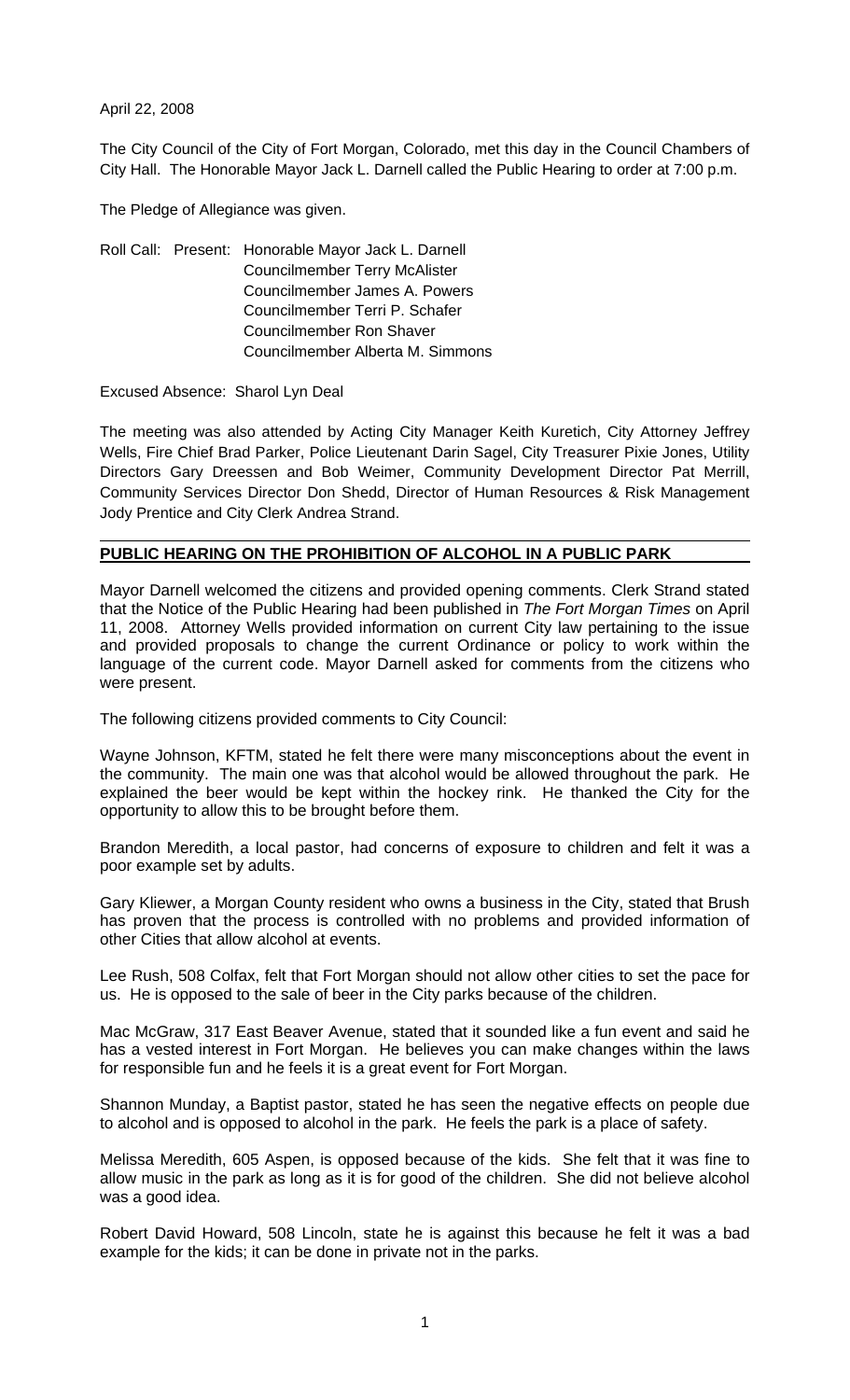Marilyn Peterson, a former City employee, stated she was against serving alcohol. She feels it was a violation to the City *Charter*. Mayor Darnell clarified that the proposed item was not a change to the *Charter,* but to the Ordinance.

Charles Bragg, 518 Prospect, stated he was opposed to alcohol in the park if there is an exception to the process and he does not like circumventing the Ordinance.

Patty Rousselle, a County resident, stated that she grew up in Fort Morgan, and has heard complaints from people that there is nothing to do in Fort Morgan. She stated that alcohol is legal in Fort Morgan and feels more events would come if alcohol is permitted.

Stan Fredericks, who manages a company on the west end of town, said he is opposed to this change. He said he employs a lot of young people and he feels they would be tempted to drink more during this event.

Marti Hermanstorfer, Pastor of First Christian Church, stated she loved being in Fort Morgan and was speaking for the members of her church and the ministers association and they are opposed to this. They feel it is a bad precedence.

Patricia Howard, 508 Lincoln, is opposed to the alcohol issue and wonders if it is worth the temptation of alcohol.

Clerk Strand read letters received by Mayor Darnell through email and by mail:

Letter dated March 13, 2008, received by First Christian Church, who are opposed to allowing beer in City parks.

Letter dated March 14, 2008, received by First Baptist Church, who are opposed to an action to allow beer to be sold in City parks.

Email from M.W. and R.E. Corrigan, stated they were in favor of total abstinence of alcohol in City parks.

Email from Cathy Shull, was in favor of allowing beer at the "Bob" event.

Email from Kris Bird, was in full support of having 3.2 alcohol allowed on a limited and permit type arrangement, especially the way BobStock is being set up to have it contained in one small area.

Email from John Arenas, was in support of the Bob Stock festival with a beer garden.

Email from Pastor Ben Baughman, voiced his support for the idea of bringing fun events that are wholesome and relevant to our community.

Email from Vassi Bieber, stated she was raised in California where small communities attracted large crowds by offering a variety of concessions that appeal to a wide array of people. She stated that most community events or music festivals offer beer gardens.

Email from Michelle Nelson, is not opposed to a beer garden and felt the time could be limited and provide for family time.

Email from Juan, Diamond Vogel Paints, voiced his support for the exemption to allow beer sales during the music festival.

Email from Nicolas Ng, stated that he was in support of a beer garden at the BOB stock festival.

Email from Jeff Morford, felt that the City of Fort Morgan misses out on a number of opportunities because of our existing bylaws/rules. He also stated that the State of Colorado will sign the papers to end the prohibition of Sunday sales of alcohol.

Email from John Waters, was in full support of the beer garden at BOB stock. He felt the benefits to the City of Fort Morgan far outweigh any issues that someone may have with a beer garden.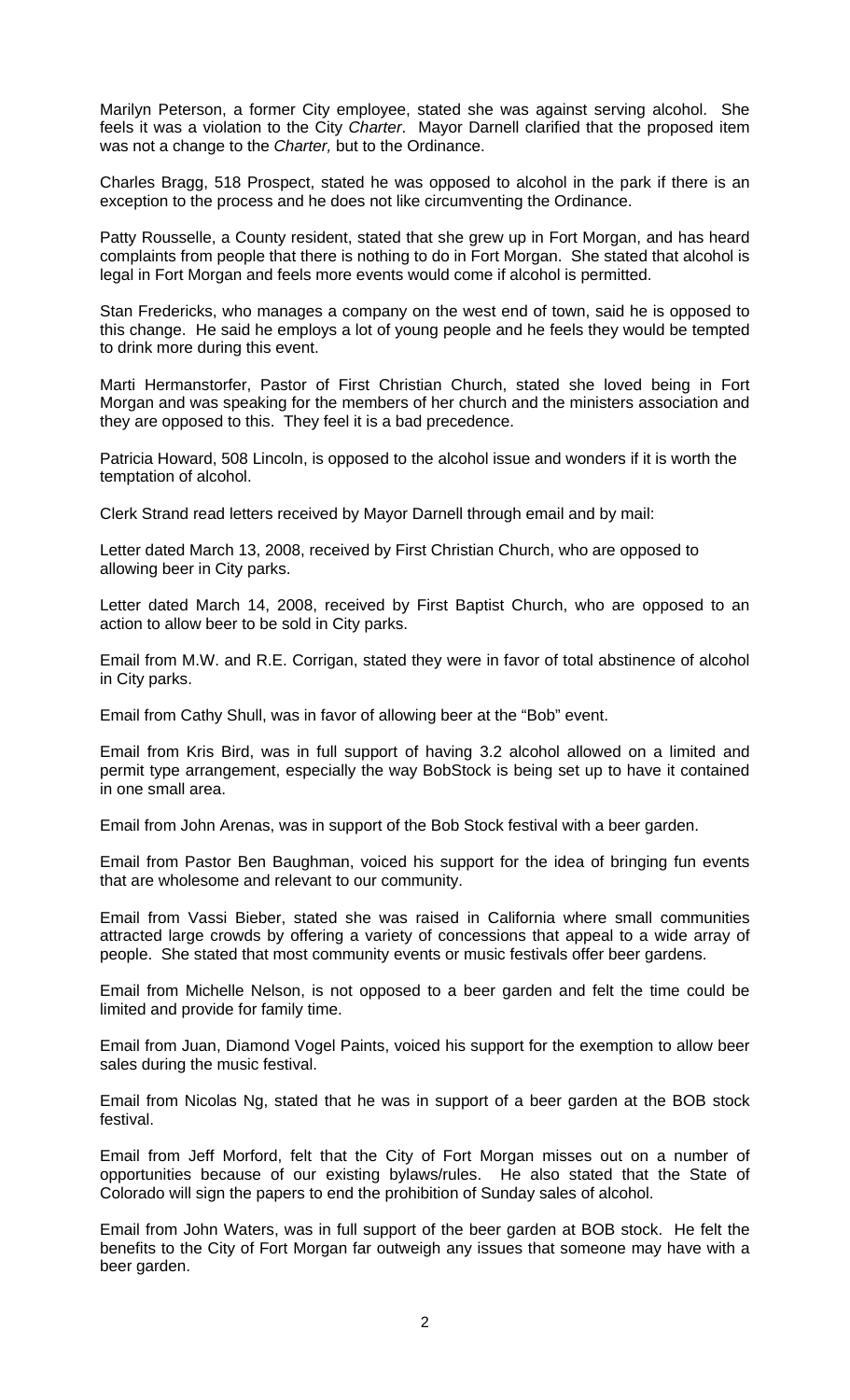The Mayor asked for further comments from the public.

Eva Eberhardt, a local counselor was opposed to this event because she works with people involved with alcohol offenses and sees the effect of alcohol first had.

Angela Reggio, 125 Park Street, was opposed to alcohol for religious reasons.

Mayor Darnell called for discussion and questions by City Councilmembers. Councilmember Simmons stated she had received 64 calls, 12 in favor and 52 against. She said that the people were not opposed to the event.

Councilmember Schafer heard a theme from the individuals she spoke to. It was corruption in the park by allowing drinking. She stated that the kids would not be in the beer garden and that there are laws against intoxication. She also stated that alcohol is legal in the City of Fort Morgan. She received 4 calls opposed to a beer garden at an event in the park and 75 emails in favor of the event with a beer garden.

Councilmember Shaver received a fairly split decision from the people he heard from, the largest number were against it. He believed if it was allowed it should be an Ordinance change.

Councilmember McAlister received comments both ways.

Councilmember Powers received very strong opposition against the issue and two people in favor. He is opposed to this type of venue in the public and would not alter an existing policy for this one event under these circumstances.

Mayor Darnell received several calls and split decisions.

Director Shedd provided information that the Tree Parks and Recreation Board supported this event and informed Council at a recent meeting that the five members present voted in favor.

Acting City Manager Kuretich considered the information and understands that Council has to balance the issue to make a determination. He felt that as the City Manager and Police Chief, staff has to be reactive and proactive. He reminded Council that they also sit as the Local Liquor Licensing Authority. He stated that if Council were to approve the beer garden, he believed the staff could hold up to the request. Lieutenant Sagel read a list of items the Police Department could do to ensure a successful beer garden and reviewed the criteria. He added that the Police Department would have off-duty police officers at the event and this would not effect protection on the street. The event will pay for the security. Again, the beer will only be served in the designated area. He reassured Council that the Police Department could handle the event.

Councilmember Powers offered a motion to close the public hearing. His motion was seconded by Councilmember Shaver and carried unanimously.

## **DISCUSS AND/OR ACTION ON A POLICY FOR PARK AND RECREATION USE PROCEDURES AND A CONTRACT TO LEASE COMMUNITY FACILITY**

Councilmember Powers offered a motion that there be no change to the current Parks and Recreation Use Procedures to allow alcohol in the park. His motion was seconded by Councilmember Simmons and carried unanimously.

## **DISCUSS AND/OR ACTION ON AN ORDINANCE AMENDING SECTION 20-29 OF THE FORT MORGAN MUNICIPAL CODE**

Attorney Wells provided information to Council that the Ordinance discussed tonight was last changed in 2004 to allow wine to be capped and removed from a restaurant. He added that the Ordinance would have exceptions and could allow a time limit for a test period. Also, a special use permit granted by the Local Liquor Licensing Authority would be issued, subject to the permit during certain times. Council could request that the City Manager impose additional requirements for the special use permit. Ultimately, we are providing a